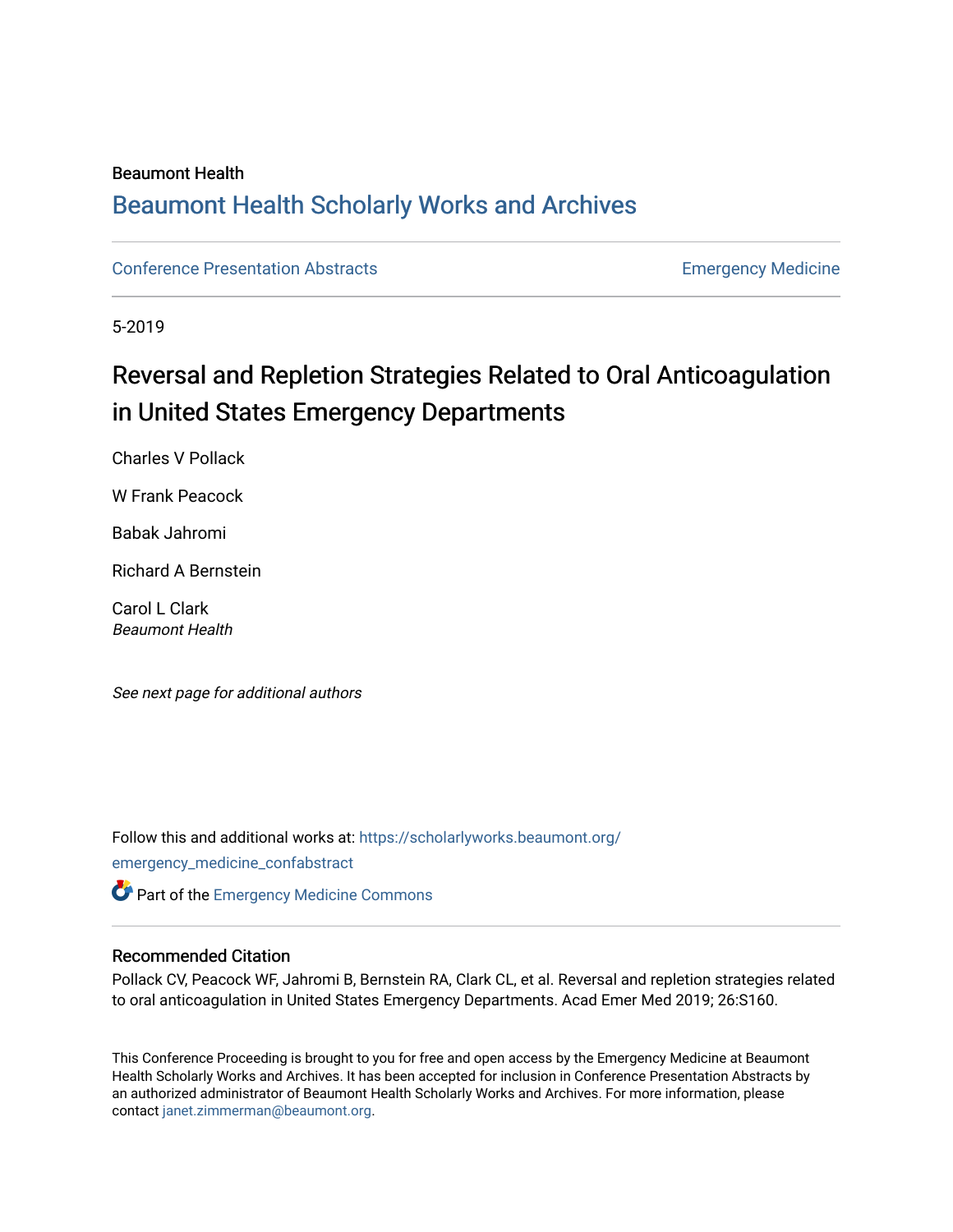### Authors

Charles V Pollack, W Frank Peacock, Babak Jahromi, Richard A Bernstein, Carol L Clark, James Douketis, Gregory J Fermann, Gregory J Fiore, Alex Frost, Charles Johnson, Geno J Merli, Steven Silber, Todd C Villines, and John Fanikos